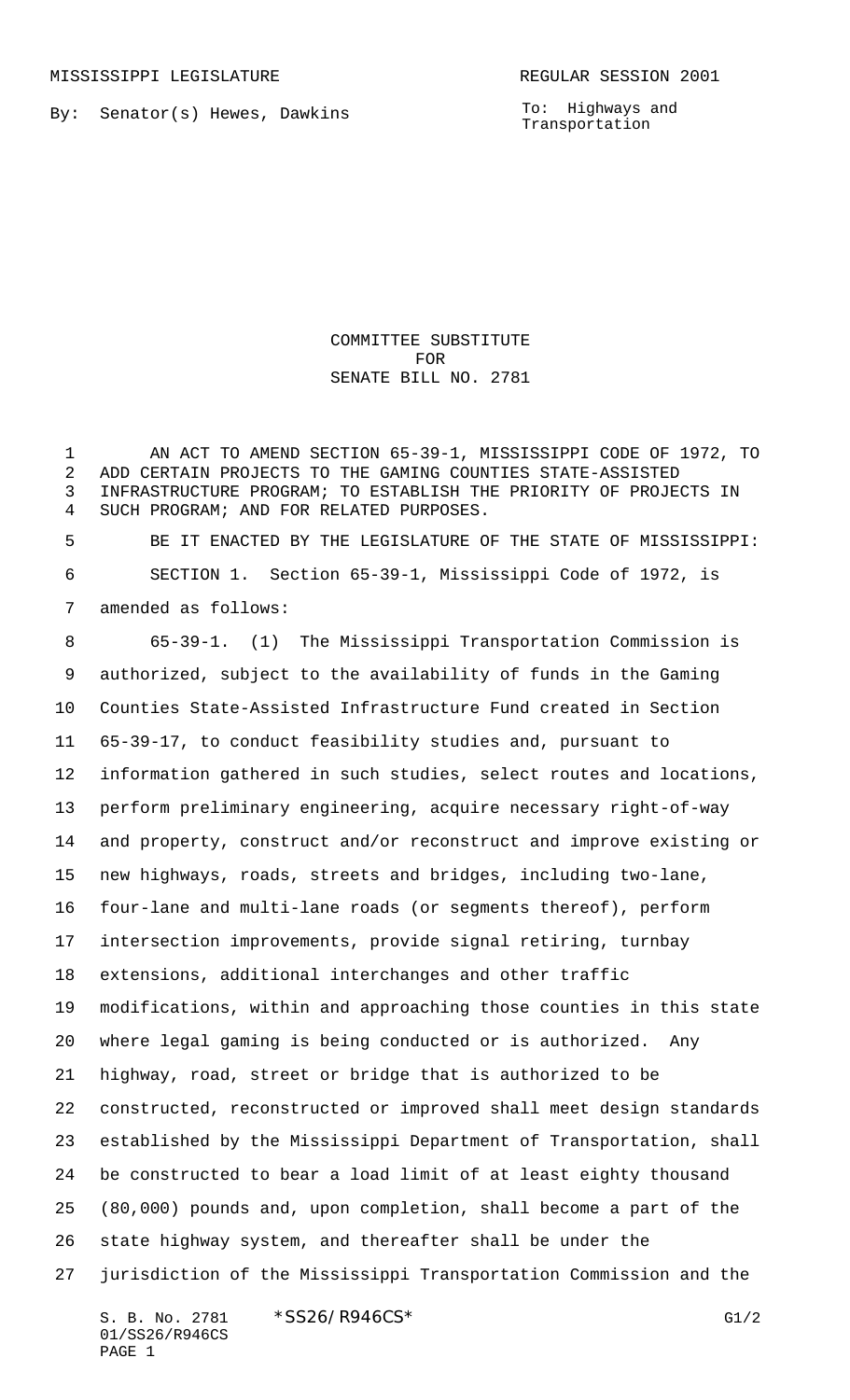Mississippi Department of Transportation for construction and maintenance.

 (2) The projects authorized in subsection (1) of this section shall include, but shall not be limited to, highways, roads, streets and bridges on and along the following locations and, except as otherwise provided for in this section, in the following order of priority:

 (a) Beginning at the Interstate 10 Canal Road interchange (Exit 31), then in a southeasterly direction to a point near the intersection of 28th Street and 30th Avenue in Gulfport, and then in a southeasterly direction to a point adjacent to the west side of the Kansas City Southern railroad line near 28th Street and then southerly adjacent to the Kansas City Southern railroad line across U.S. Highway 90 to the State Port at Gulfport. (b) Beginning at the Interstate 10 Woolmarket Road interchange (Exit 41) then in a southeasterly direction across the Tchoutabouffa River continuing south across the Back Bay of Biloxi to a point near Hiller Park and then in a southerly direction terminating at grade at U.S. Highway 90. (c) Beginning at the Interstate 10 Red Creek Road interchange (Exit 28) in a southerly direction along the Red Creek Road and Espy Avenue route where practical to an intersection with U.S. Highway 90.

 (d) Construction of a new Interstate 10 interchange between the I-110 interchange (Exit 46) and the Ocean Springs interchange (Exit 50) and then from such new interchange in a

southerly direction across the Back Bay of Biloxi to connect with

the existing Oak Street Route and then to an intersection at grade

with U.S. 90.

 (e) U.S. Highway 90 from its intersection with Mississippi 607 in Hancock County to Ocean Springs, and including

S. B. No. 2781 \*SS26/R946CS\* 01/SS26/R946CS PAGE 2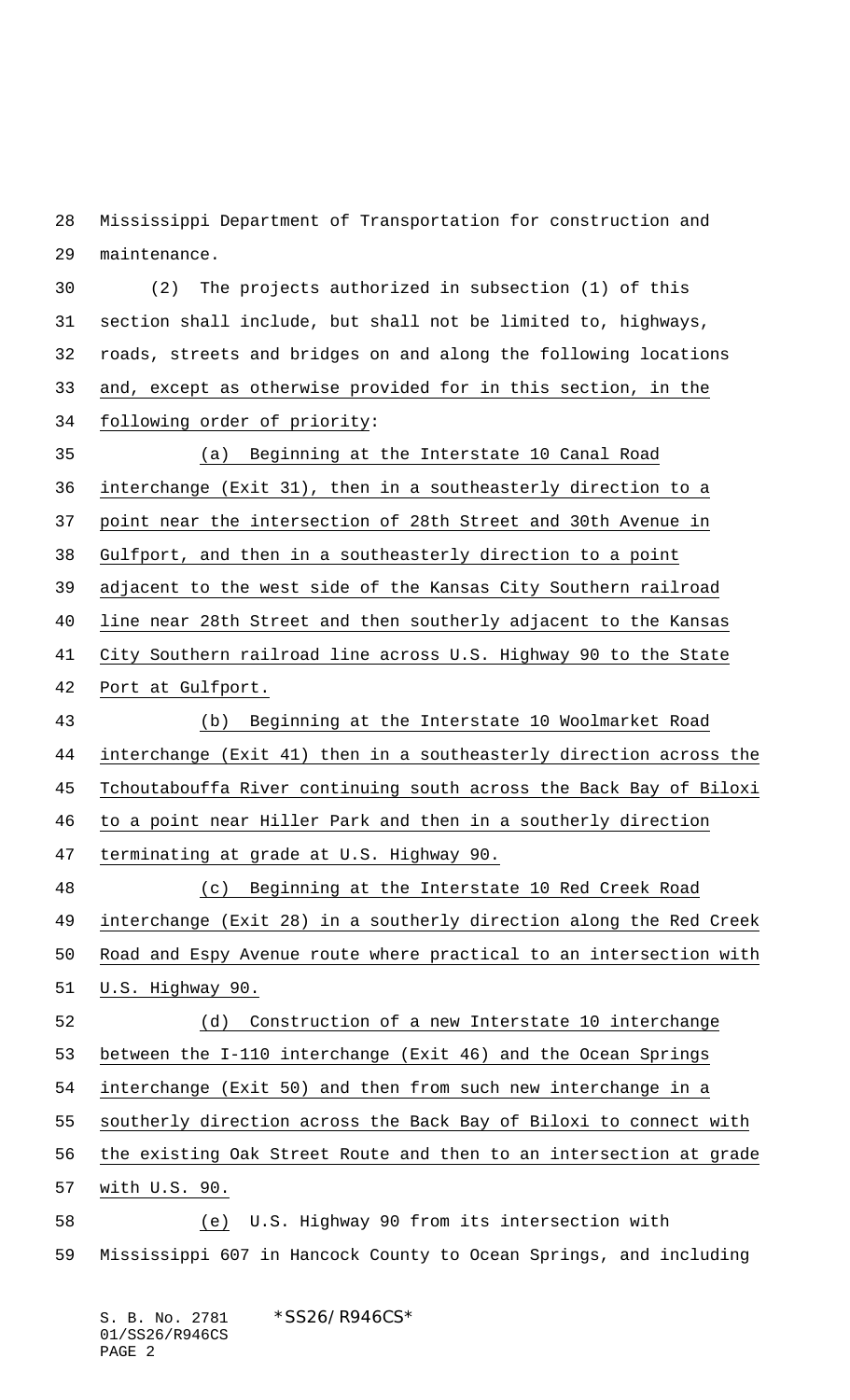Lakeshore Road in Hancock County from its intersection with U.S. Highway 90 to Beach Boulevard; (f) Mississippi 4 from U.S. Highway 61 to Mississippi 3; (g) Mississippi 4 from Mississippi 3 to Senatobia; (h) Lorraine/Cowan Road from U.S. Highway 90 to I-10; (i) U.S. Highway 49 from U.S. Highway 90 to I-10 in Gulfport; (j) Mississippi 304 beginning at the Tennessee State Line at or near U.S. 72 and thence running in a southwesterly direction to intersect with U.S. 78 at or near Byhalia and thence running in a westerly direction to intersect I-55 at or near Hernando and thence running in a westerly direction to intersect with U.S. 61 in DeSoto County, with a spur extending southwesterly to or near Robinsonville in Tunica County; (k) I-10 from Exit 28 to Exit 57; (l) A new location from the northernmost point on I-110 to U.S. 49; (m) U.S. Highway 61 from the Tunica County line to the Tennessee state line; (n) (i) Four-lanes for traffic along Mississippi 16 beginning at its intersection with Mississippi 25 and extending easterly to join the existing four-lane on the west side of 83 Carthage within the corporate boundaries; 84 (ii) Passing lanes and turn lanes, as needed, along Mississippi 16 beginning at a point on the east side of Carthage within the corporate boundaries where the existing four-lane ends and extending easterly to the Leake/Neshoba county line; and (iii) Four-lanes for traffic along Mississippi 16 beginning at the Leake/Neshoba county line and extending easterly to not more than ten (10) miles east of Mississippi 15;

S. B. No. 2781 \*SS26/R946CS\* 01/SS26/R946CS PAGE 3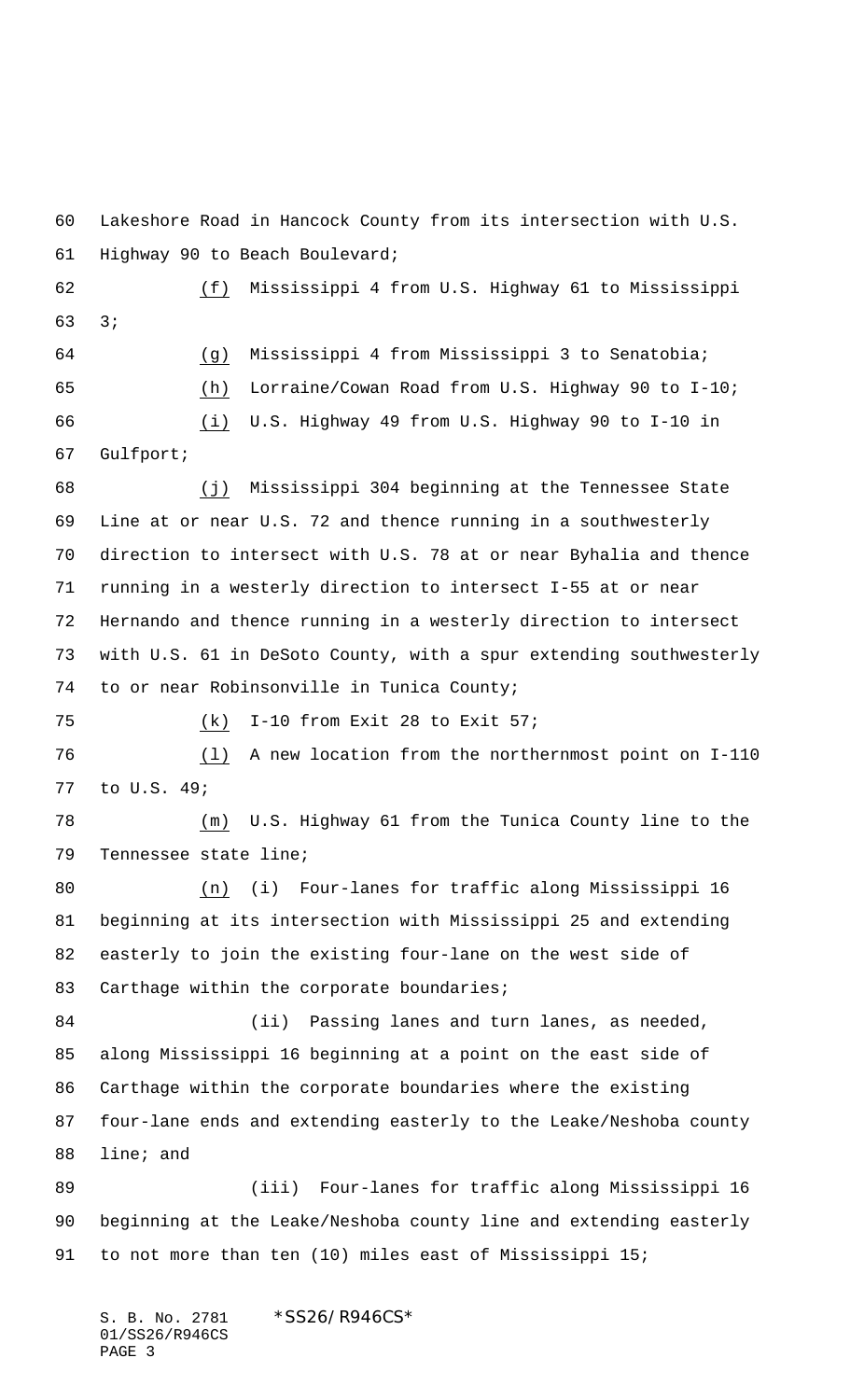(o) Lorraine/Cowan Road Extension from I-10 North to 93 relocated/reconstructed Mississippi 67; (p) At various locations on and along U.S. Highway 82 95 and Mississippi 1 in the City of Greenville; (q) At various locations on and along I-20, U.S. Highway 61 and U.S. Highway 80 in the City of Vicksburg, including a truck route from Harbor Industrial Park to U.S. Highway 61 north and an extension of South Frontage Road with railroad bridge to Interstate Highway 20; (r) At various locations on and along U.S. Highway 61, U.S. Highway 65 and Washington Street in the City of Natchez; (s) At various locations on and along U.S. Highway 90 in the City of Pass Christian; (t) Mississippi 43/603 beginning where the existing four-lane ends north of I-10 and extending northerly to a point approximately one (1) mile north of Kiln where Mississippi 43/603 divides into Mississippi 43 and Mississippi 603; (u) Mississippi 43 beginning where Mississippi 43 and Mississippi 603 divide and extending northwesterly to or near Picayune; (v) U.S. 49 from U.S. 61 west to the Mississippi River bridge.  **\* \* \*** (3) **\* \* \*** The projects described in paragraphs (2)(a), (b), (c) and (d) shall be constructed for four-lanes of traffic and shall utilize existing roads where practical. (4) All planning, construction, reconstruction and performance of the projects authorized under this section, including the letting of contracts, shall commence, proceed and be performed by the Mississippi Transportation Commission and the Mississippi Department of Transportation according to the priorities **\* \* \*** provided for in subsection (2) of this section;

S. B. No. 2781 \*SS26/R946CS\* 01/SS26/R946CS PAGE 4